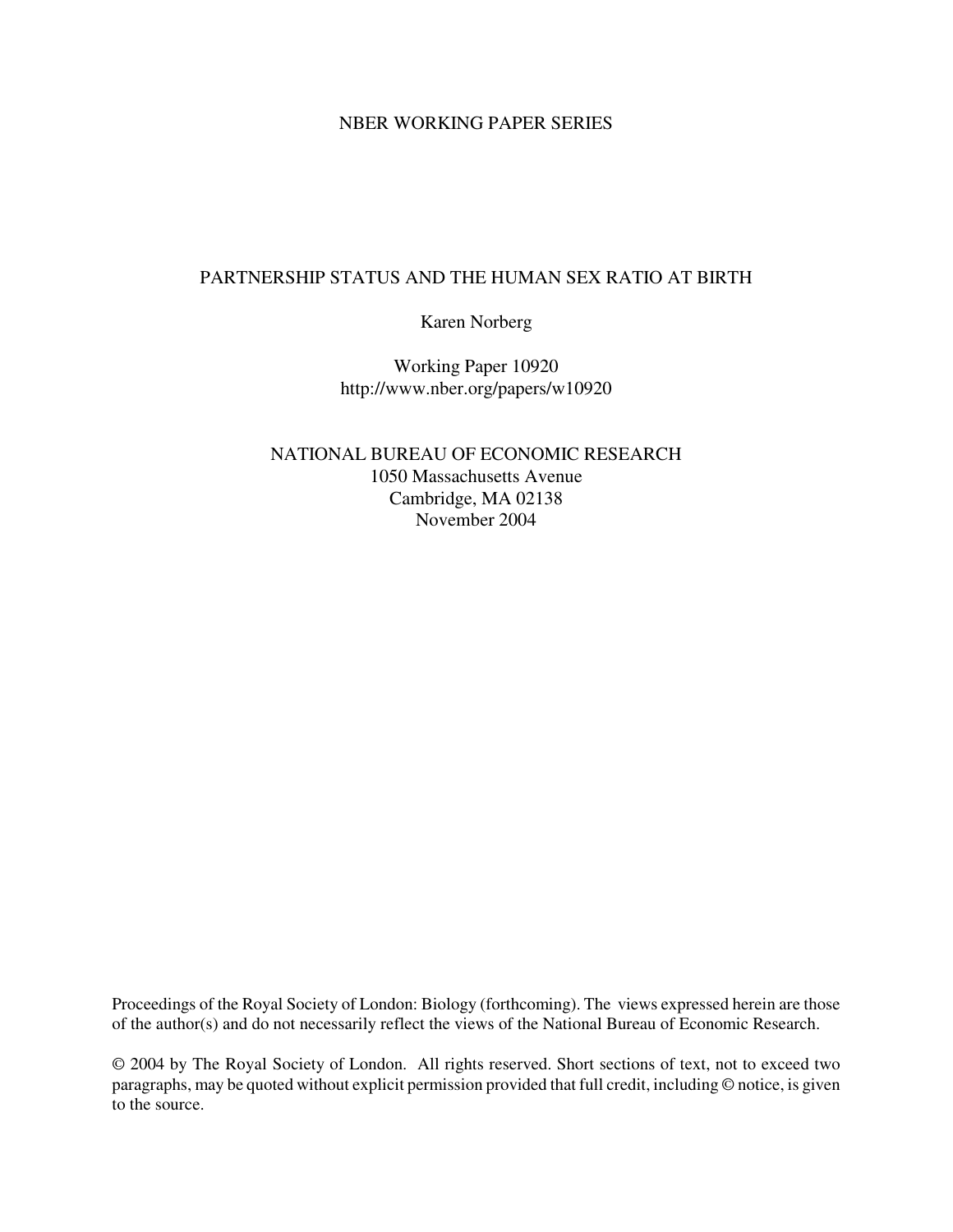Partnership Status and the Human Sex Ratio at Birth Karen Norberg NBER Working Paper No. 10920 November 2004 JEL No. J1, I3

## **ABSTRACT**

If two-parent care has different consequences for the reproductive success of sons and daughters, then natural selection may favor adjustment of the sex ratio at birth according to circumstances that forecast later family structure. In humans, this partnership status hypothesis predicts fewer sons among extra-pair conceptions, but the rival "attractiveness" hypothesis predicts more sons among extra-pair conceptions, and the "fixed phenotype" hypothesis predicts a constant probability of having a son, regardless of partnership status. In a sample of 86,436 human births pooled from five US population-based surveys, I find 51.5% male births reported by respondents who were living with a spouse or partner before the child's conception or birth, and 49.9% male births reported by respondents who were not  $(X2=16.77, d.f. = 1, p<0.001)$ . The effect was not explained by paternal bias against daughters, by parental age, education, income, ethnicity, or by year of observation, and waslarger when comparisons were made between siblings. To my knowledge, this is the first direct evidence for conditional adjustment of the sex ratio at birth in humans, and could explain the recent decline in the sex ratio at birth in some developed countries.

Karen Norberg NBER 1050 Massachusetts Avenue Cambridge, MA 02138 NBER Medical Research Fellow norberg@nber.org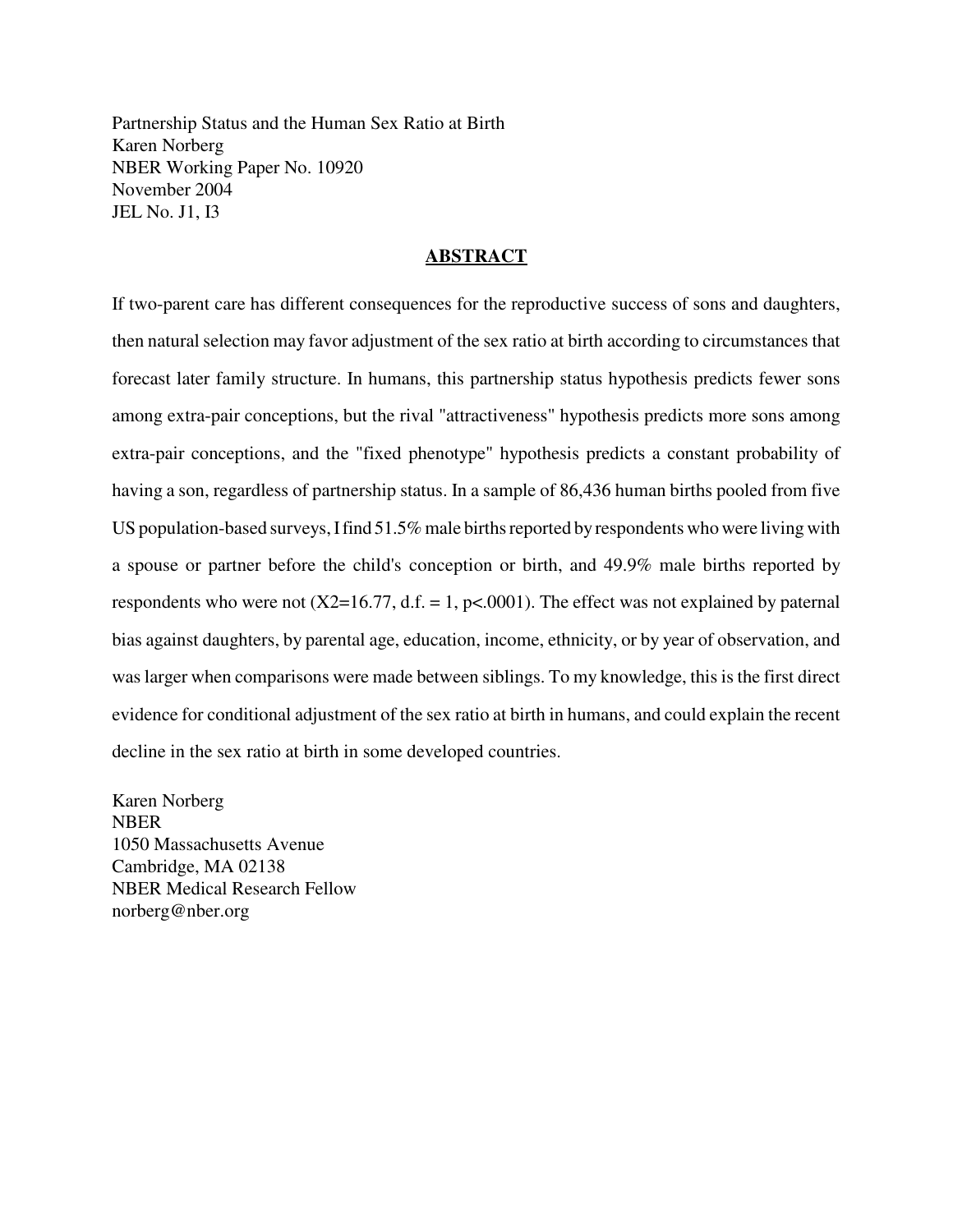#### **Partnership status and the human sex ratio at birth**

### **Introduction:**

Sex allocation theory predicts that parents may vary the sex of their offspring according to conditions that have different fitness outcomes for sons and daughters (Hamilton, 1967; Charnov, 1982). Most sex allocation models are inhabited by male partners who go their own way once the offspring has been conceived, but modern human reproduction features high levels of paternal investment; if two-parent care has different consequences for the inclusive fitness of sons and daughters, then natural selection could favor a parental ability to vary the sex of offspring according to signals that forecast later family constellation. In the present report, I will call this the "partnership status hypothesis". Evidence supporting this hypothesis has been reported in several species of birds: studies have found a lower proportion of sons among the offspring of mothers with secondary-mate status in house wrens, great reed warblers, oriental reed warblers, and yellow-headed blackbirds (Albrecht et al, 2002; Westerdahl et al, 2000; Nishiumi, 1998; and Patterson et al, 1980; reviewed in Hasselquist & Kempenaers, 2002), and one study has found a lower proportion of sons among females who have changed mates, compared to females who remain with the same male (Oddie  $\&$  Reim, 2002). In humans, there were many nineteenth century reports of a lower percentage of boys among human births occurring outside of marriage (Darwin, 1874), and studies in modern Kenya have found a lower percentage of sons among polygynously married women (Whiting, 1993; Dahl and Moretti, 2004). Furthermore, there has been a small, heretofore unexplained decline in the sex ratio at birth in the U.S., Canada, and Great Britain (Marcus et al, 1998), over a period of time that has also been marked by a rise in single-parent births (CDC 2000). But, the very flexibility of adaptive arguments may undermine their credibility, since there are few trends to which a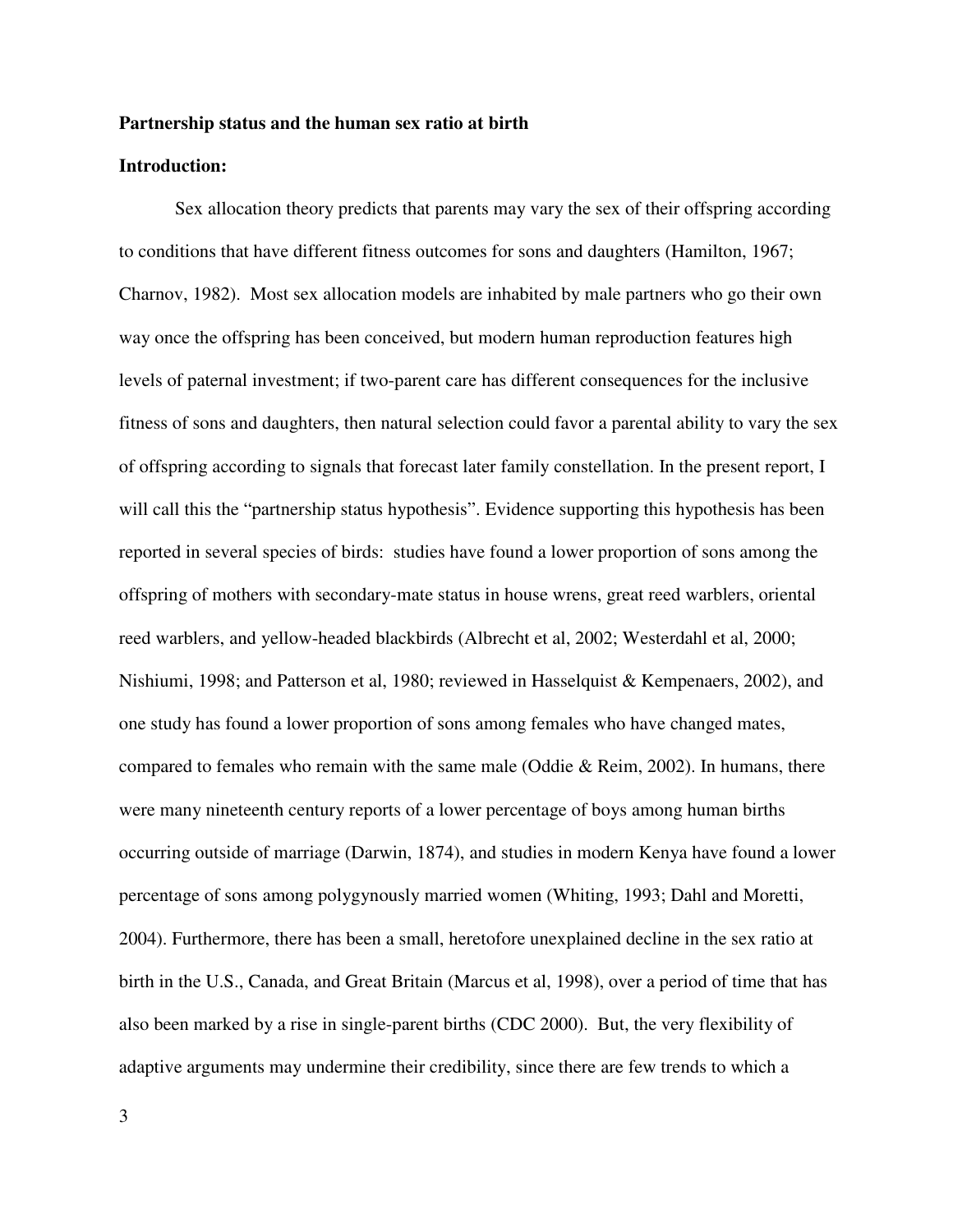plausible adaptive explanation could not be fitted (Clutton-Brock,1982); more is learned when alternative hypotheses can be excluded. In the present study, I compare the partnership status hypothesis with four competing alternatives. These are: the "attractiveness" hypothesis, reverse causality, the "fixed phenotype" hypothesis, and the maternal-resouces-status or "narrow-sense Trivers-Willard" hypothesis. I find that parents who were living with a spouse or opposite-sex partner before a child's conception were about 14% more likely to have a male child than when they were not; where the competing hypotheses make contrasting predictions, the results favor an adaptive partnership-status effect.

The plausibility of the adaptive partnership-status hypothesis in humans depends, first, on whether partnership status at the time of sex ratio adjustment is likely to have been associated with later family environment in ancestral human populations. We do not know what the prevailing mating and child-rearing systems were for our distant ancestors, but high levels of paternal involvement were probably an early innovation in the hominid line (Marlowe, 2000; Larsen, 2003). Cohabitation is widely used as a sign of pair-bond status across cultures and species; although it has a different significance in uniparental, monogamous, polygynous, and extended-family mating systems, it is plausible that males who share a shelter with a female partner usually make larger net parental investments than males who do not . There are at least two possible reasons why this might be so: first, because cohabitation increases paternity confidence by reducing the costs of mate guarding at the time of conception, and second, because cohabitation reduces the costs of cooperative childrearing. However, the plausibility of an adaptive partnership-status effect also depends on whether family structure has had different fitness consequences for sons and daughters. Although the truth of this claim is more controversial, there are several reasons why it could be so. First is the possibility that family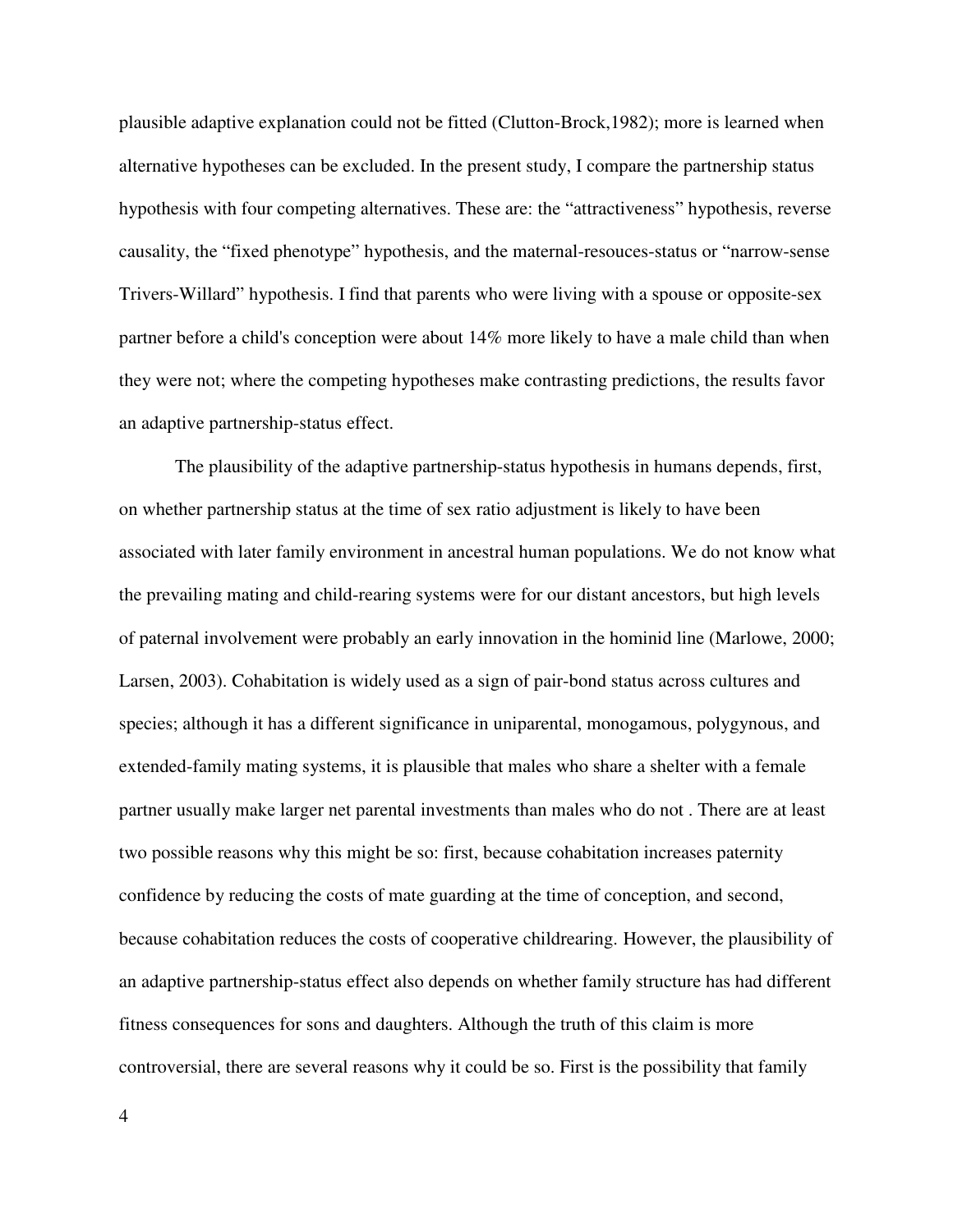constellation could have larger effects on the fitness of sons because the variance in male reproductive success is larger than the variance in female reproductive success. This is the "broad sense" Trivers-Willard hypothesis, but as Trivers and Willard point out in their original paper, the predicted relationship between parental resource status and offspring resource status becomes complicated when parental investments are the result of bargaining between two or more parents (Trivers and Willard, 1973; see also Becker, 1974). Second is the possibility that differences in fitness could arise from sex-specific dispersal or role specialization, leading to sex differences in the offspring's opportunity for sex role learning or parental repayment in different family constellations (Clark, 1978; Seielstad, 1998; Lamb, 1996; Emlen et al. 1986). Last is the possibility that sex ratio effects could be due to conflicts of interest between the male and female partner: if male offspring are more costly to rear, then females could respond to the prospects of partner defection by reducing the likelihood of a male birth (reviewed in Cockburn et al, 2002).

The best-known sex allocation model in relation to pair-bond status is the attractiveness hypothesis, which makes a prediction regarding extra-pair conceptions that directly contrasts with the partnership-status hypothesis: if females make tradeoffs between signs forecasting "good genes" and "good parenting" in a potential mate, and if sons are more likely to benefit from inheriting a father's attractiveness, then the fathers of extra-pair conceptions are likely to be particularly attractive, and the attractiveness hypothesis predicts that offspring of extra-pair conceptions should tend to be sons (Burley, 1981;Ellegren, 1996; Kempenaers et al, 1997).

In addition to the attractiveness hypothesis, there are three other hypotheses that can be tested in the present study. First is the question of direction of causality: several recent studies have suggested that child sex might influence the stability of the parents' marriage (e.g., Dahl &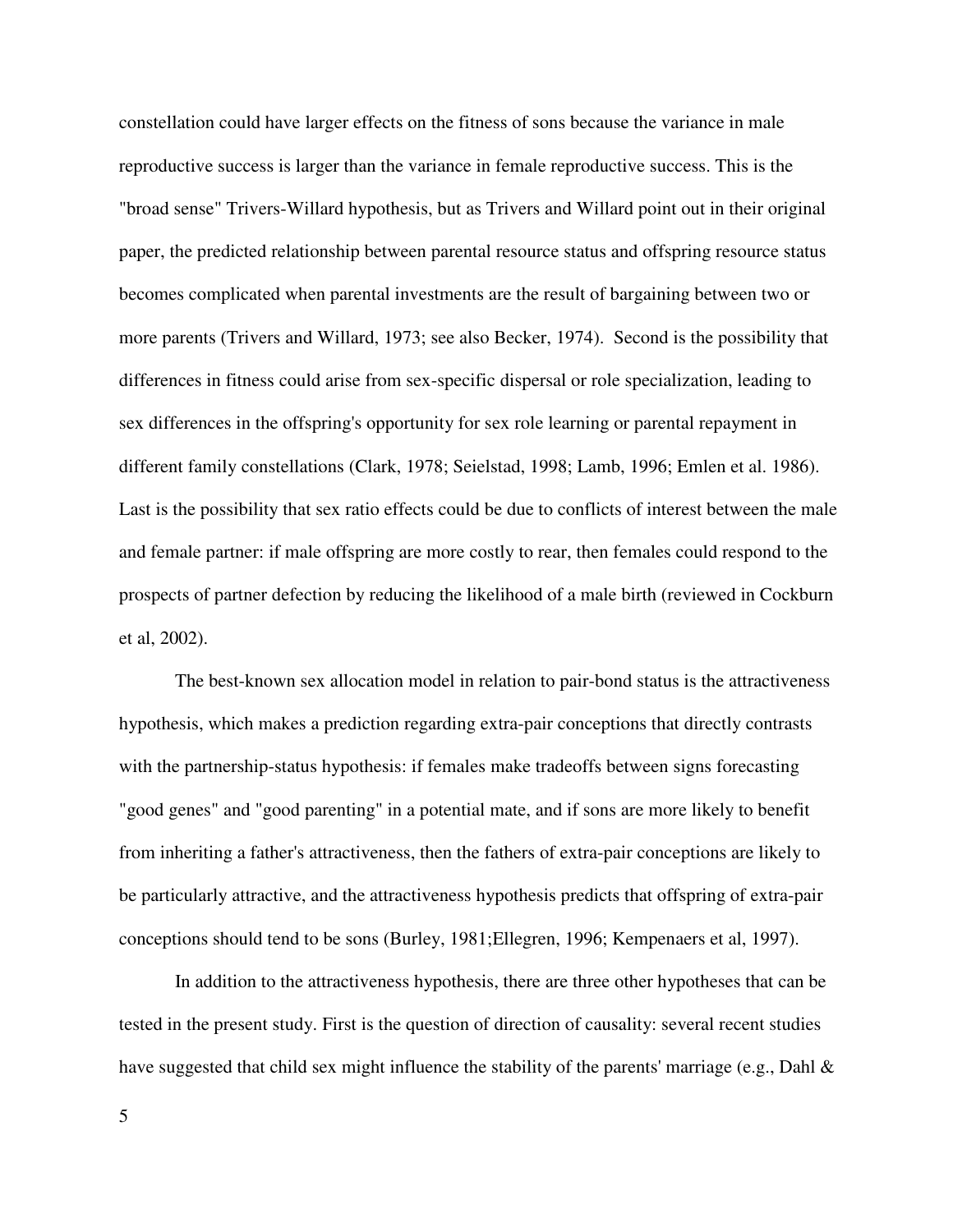Moretti, 2004; Lundberg & Rose, 2003). In order to distinguish an effect of partnership status on child sex from an effect of child sex on the parents' later partnership status, I construct measures of the parent's partnership status before the child's sex could have been known to the parents; in three of the five samples, I am able to use household composition recorded by an interviewer before the child's conception.

Second, it is possible that partnership-status effects could be due to heritable or environmentally determined but fixed parental phenotypes that are correlated with partnership status and offspring sex. Sex allocation theory predicts that such propensities could be maintained by frequency-dependent selection, and different frequencies could be maintained in different populations of origin. For example, in the United States, African American parents have slightly fewer male births than parents of European origin, and this has been attributed to heritable differences in hormonal status biasing offspring sex (James, 1987). Environmental factors such as endocrine disruptors have also been proposed as an explanation for the decline in the sex ratio at birth in certain countries (reviewed in Marcus et al, 1998). We can distinguish the conditional model from heritable or environmentally determined phenotypes that remain relatively constant between births, by making comparisons among siblings. The signature of conditional sex ratio adjustment is that the same parent will have offspring of different sexes under different conditions, but a fixed phenotype will reveal no association between partnership and offspring sex when the comparisons are made between siblings who share the parent with that trait. Furthermore, because our sample includes both full and half-siblings, some sharing the same mother and some the same father, we can detect fixed phenotypes that may be expressed only in the parent of a single sex (e.g., Haig, 1997), by comparing estimates when siblings are grouped by father or by mother.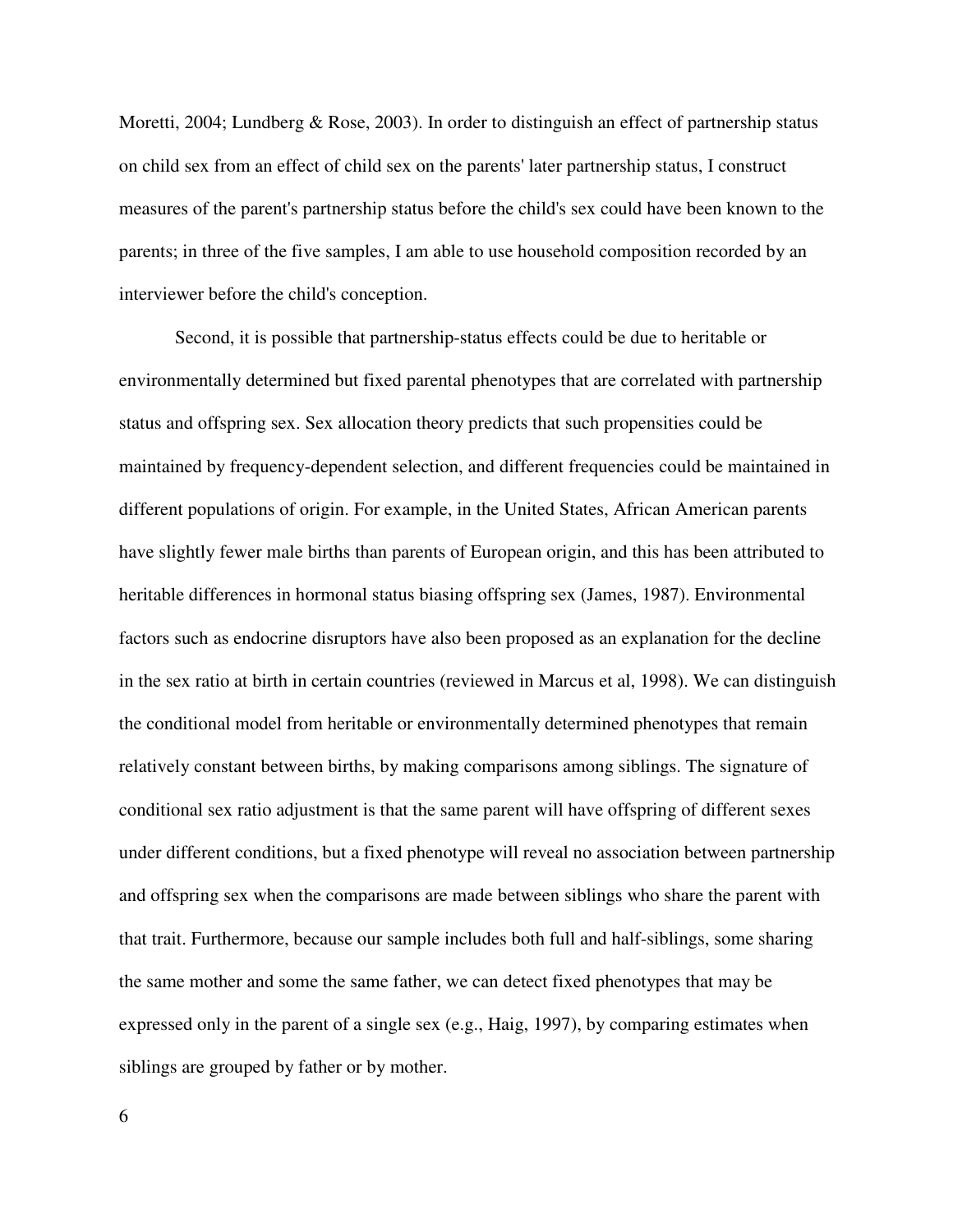Third is the possibility that a partnership-status effect could be due to confounding exposures that vary with partnership status in a modern U.S. population. If a partnership status effect were actually due to family resource status (Trivers and Willard, 1973), parental age, or child birth order (James, 1987), or to modern exposures that vary slowly with time (e.g. Marcus et al, 1998), then the variance attributed to partnership status should be reduced when more direct measures are included in a multiple regression model.

#### DATA AND MEASURES:

This study uses a sample of live births pooled from four publicly-available prospective surveys, and one retrospective survey: the 1959 National Collaborative Perinatal Project (NCPP) (National Institute of Neurological and Communicative Diseases and Stroke, 1985), the 1968 Panel Study of Income Dynamics (PSID) (Hill, 1991), the 1969 National Longitudinal Survey of Young Women, (NLSYW) and the 1979 National Longitudinal Survey of Youth (NLSY) (U.S. Bureau of Labor Statistics, 2001), and the 1995 National Survey of Family Growth (NSFG) (U.S. Department of Health and Human Services, 1997). Together, these five studies yield a sample of 86,436 children born to 61,044 U.S. families from 1959 to 1998. Qualitatively similar results are obtained in each of the five individual samples, but not all of the results are statistically significant; the pooled sample is large enough to detect these relatively small effects. The four most recent studies provide information about the responding parent's household composition before the child's conception, and the earliest study (the NCPP) provides information about household composition at the time of registration for prenatal care. All five studies include some families with multiple siblings in the sample; there were 17724 families with two or more sampled siblings, and of these, 2857 families had sets of children of mixed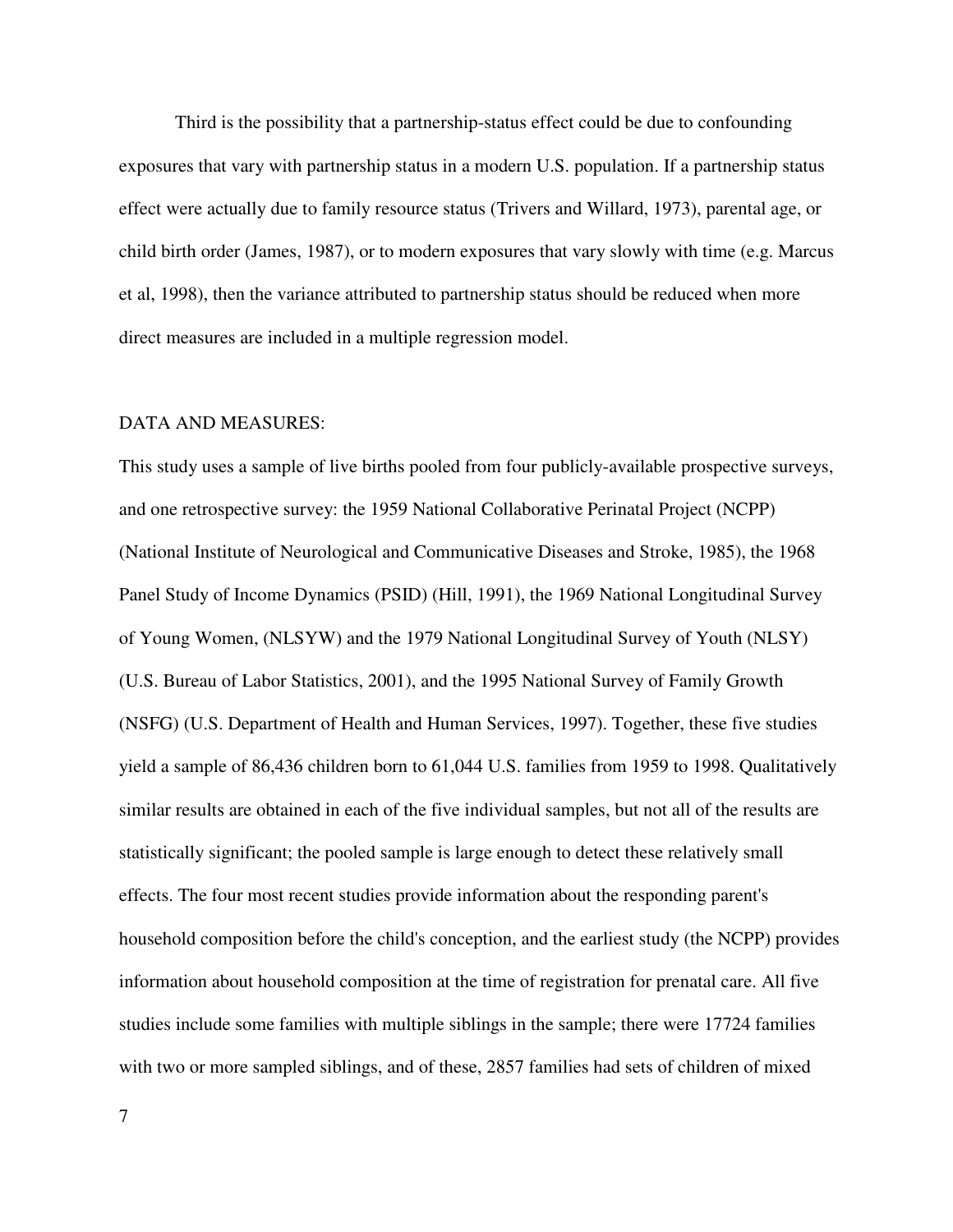sexes and mixed exposure to parental household types at the time of conception. The inclusion of both male and female respondents in the NLSY allows us to test for mother-specific versus father-specific effects; and the 40-year span of observation permits some evaluation of time trends, including comparisons before and after the legalization of abortion in the United States.

Respondents in all five surveys could be classified into three mutually exclusive household types: 1) responding parent married, with spouse present in the household; 2) responding parent unmarried, with an opposite sex unrelated adult living in the household; and 3) other. In each sample, we observe the respondent's relationship status before the parent could have become aware of the child's sex, and in four of the five studies, we observe households before the child's conception. However, the timing of this "index" observation differed across the five samples. In the NCPP, mother's partnership status was recorded at the first prenatal visit; in the PSID, NLSYW and NLSY, the responding parent's household composition was recorded at the most recent interview ten months or more before the child's birth; and in the NSFG, the measure reflects the mother's household composition in the month before the child's conception. Although household type was the predictor of primary interest, birth order, year of birth, parental age, ethnicity, and education were selected as further control variables because they were available in all five surveys, and have been associated with the probability of marriage or cohabitation, and with offspring sex, in other human studies (James, 1987). In the NSFG, mother's income and education were observed in a single year (1993); in the other surveys, all parental characteristics were recorded at the index observation before the child's birth. The responding parent's education was the only measure of socioeconomic status available in the same form in all five surveys, but family income, per-capita income, and the ratio of the family's income to the official U.S. federal poverty threshold were available in one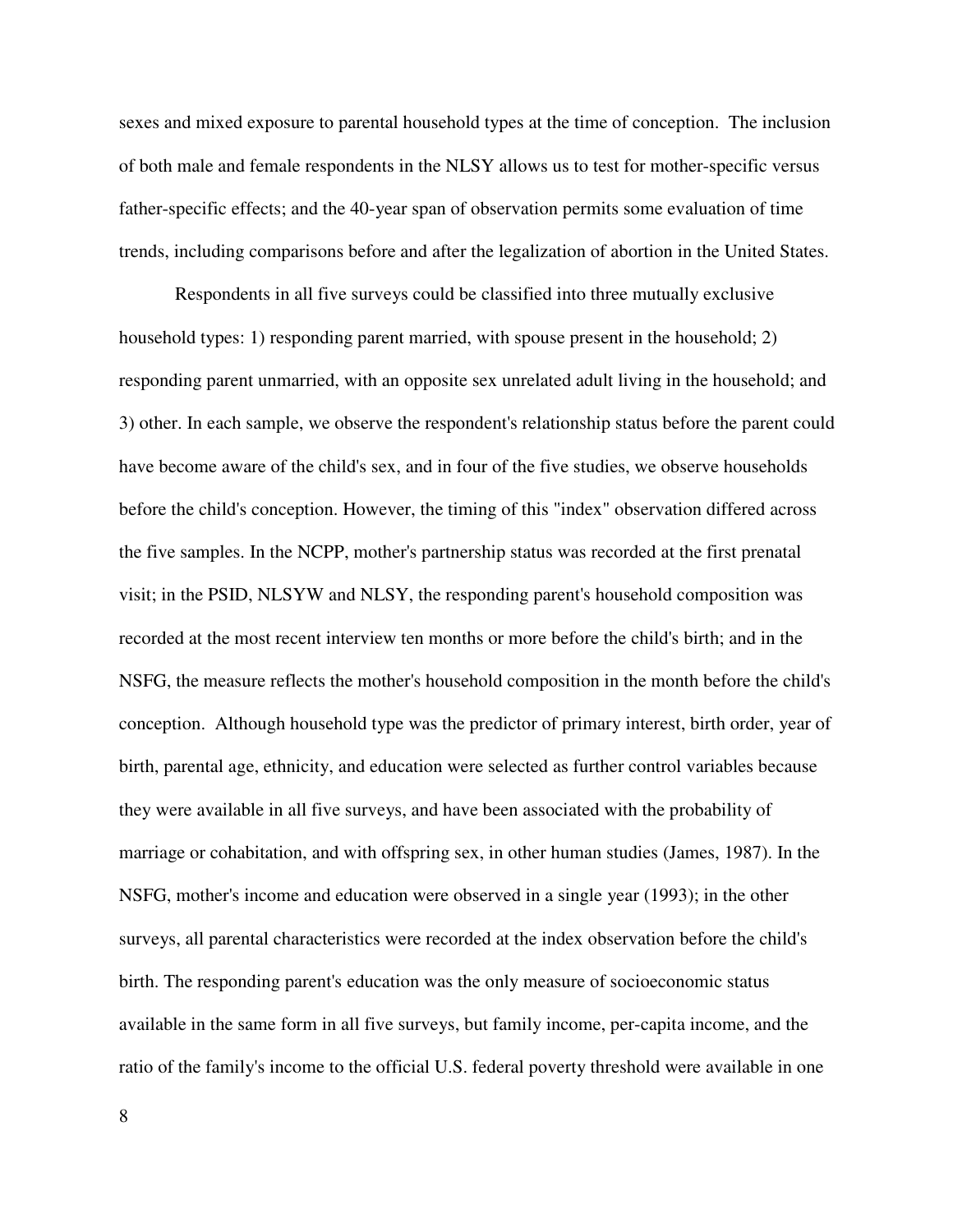or more individual studies. All income measures were standardized to 1982 dollars using the consumer price index of the US Bureau of Labor Statistics (U.S. Council of Economic Advisors, 2003).

The measures used in the present study are similar across the five surveys, but there are differences in sample selection and study design. The latter four surveys are statistically representative of specific cohorts of the US population, and yield information about the parent's household status before the child's conception. The NCPP is based on a convenience sample of mothers giving birth at participating hospitals, and first collects information when the mother registers for prenatal care. Both the NLSY and the PSID include births reported by male sample members; because of potential bias in the following rules used by the PSID, the offspring of male PSID sample members were dropped from this study, but this choice did not affect the overall results. The 1995 NSFG is a retrospective survey; births were selected for the present study if they occurred between 1991 and 1995, the years for which the most detailed information was collected. Children from all five surveys were included if there was information about the child's sex, birth order, and year of birth, and about the responding parent's marital status, household type, ethnicity, age, and education at the index observation. The annual retention rates for the four longitudinal surveys range from 95.9 % to 98.5%.

## STATISTICAL METHODS:

Statistical analyses were carried out using the Stata software package (Stata Corporation, 2003). In the bivariate analyses, the associations between the independent variables and offspring sex are evaluated in contingency tables, using chi-square tests to evaluate the hypothesis that sons and daughters are randomly distributed across categories, and the common odds ratio across studies is estimated using the Mantel-Haenszel test (Blettner et al, 1999).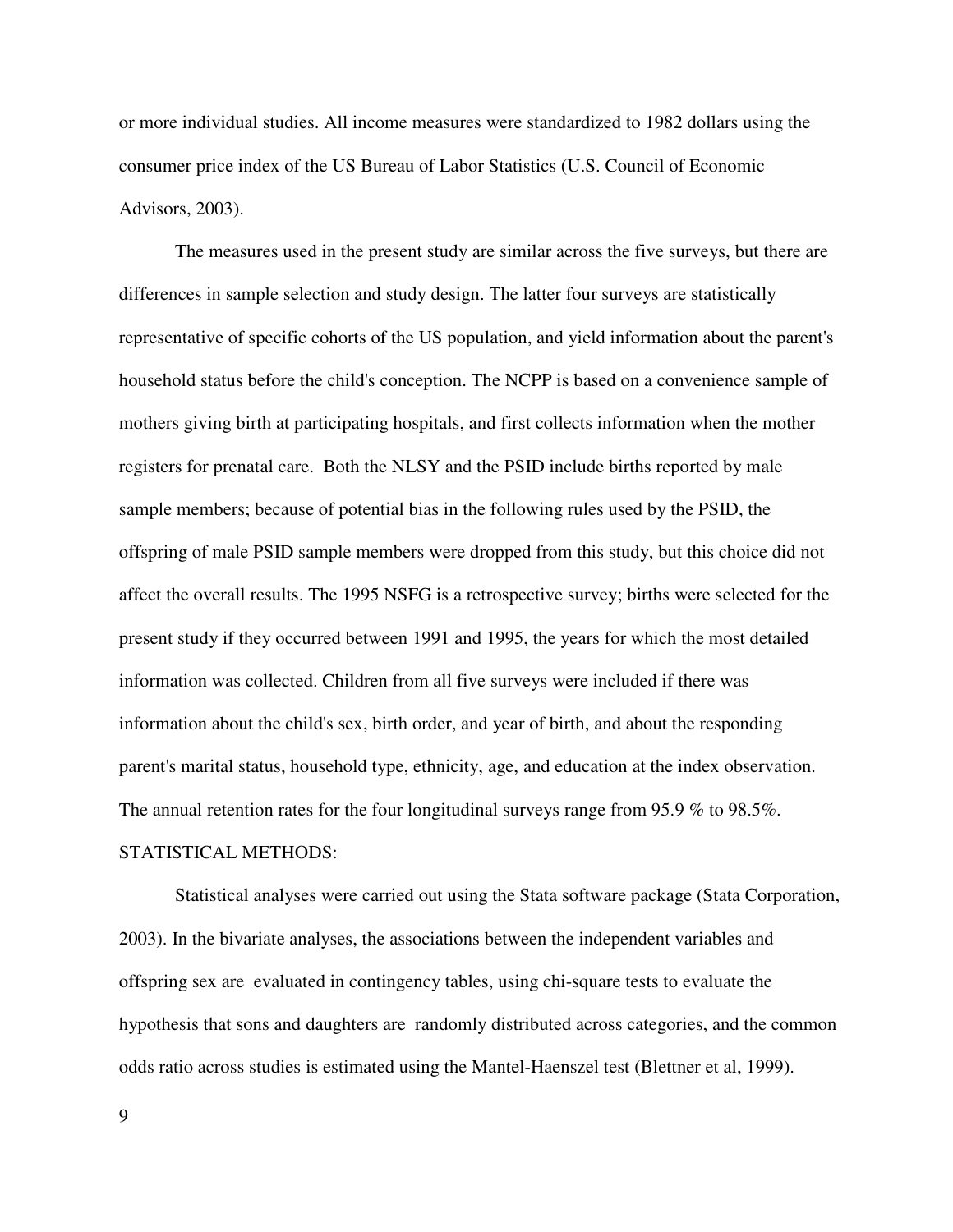Because of differences in study design, sampling weights are not used, but inclusion of weights did not substantially alter any of the reported results In the multiple effect analyses, I use ordinary and conditional logistic regression models to control for observable and unobservable factors that may confound an association between partnership status and child sex. Logistic regression is a form of generalized linear modeling, using a logit link function for the dichotomous outcome variable, and assuming a binomial error distribution. For a discussion of statistical analysis of sex ratios, see Wilson and Hardy, 2002. The logistic regression models can be expressed as:

$$
ln [p/(1-p)] = b_0 + b_1x_1 + b_2x_2 + b_3x_3 + ... + b_kx_k
$$

where p is the probability of a child being male, and  $x_1 \ldots x_k$  represent variables measuring parental partnership status, child's birth year, child's birth order with the responding parent, and the responding parent's age, highest grade completed, black and Hispanic ethnicity, dummy variables indicating study sample, and in some models, poverty status or family income. I use "robust" standard errors to correct for possible correlations among siblings.

Sibling comparisons makes it possible to contrast the partnership-status hypothesis with "fixed phenotype" models by controlling for exposures that do not differ between siblings who share the observed parent. For the sibling comparisons, I use conditional logistic models with births stratified by the responding parent. The conditional or fixed-effect logistic regression models are given by:

$$
ln [p/(1-p)] = b_{Iij}x_{Iij} + b_{2ij}x_{2ij} + b_{3ij}x_{3ij} + ... + b_{kij}x_{kij},
$$

where  $x_{1ij}$ ...  $x_{kij}$  represent family attributes that can change from one sibling to the next, observed for the jth sibling in the ith family. In these models, we wish to estimate the association between the independent variables and offspring sex within families; the model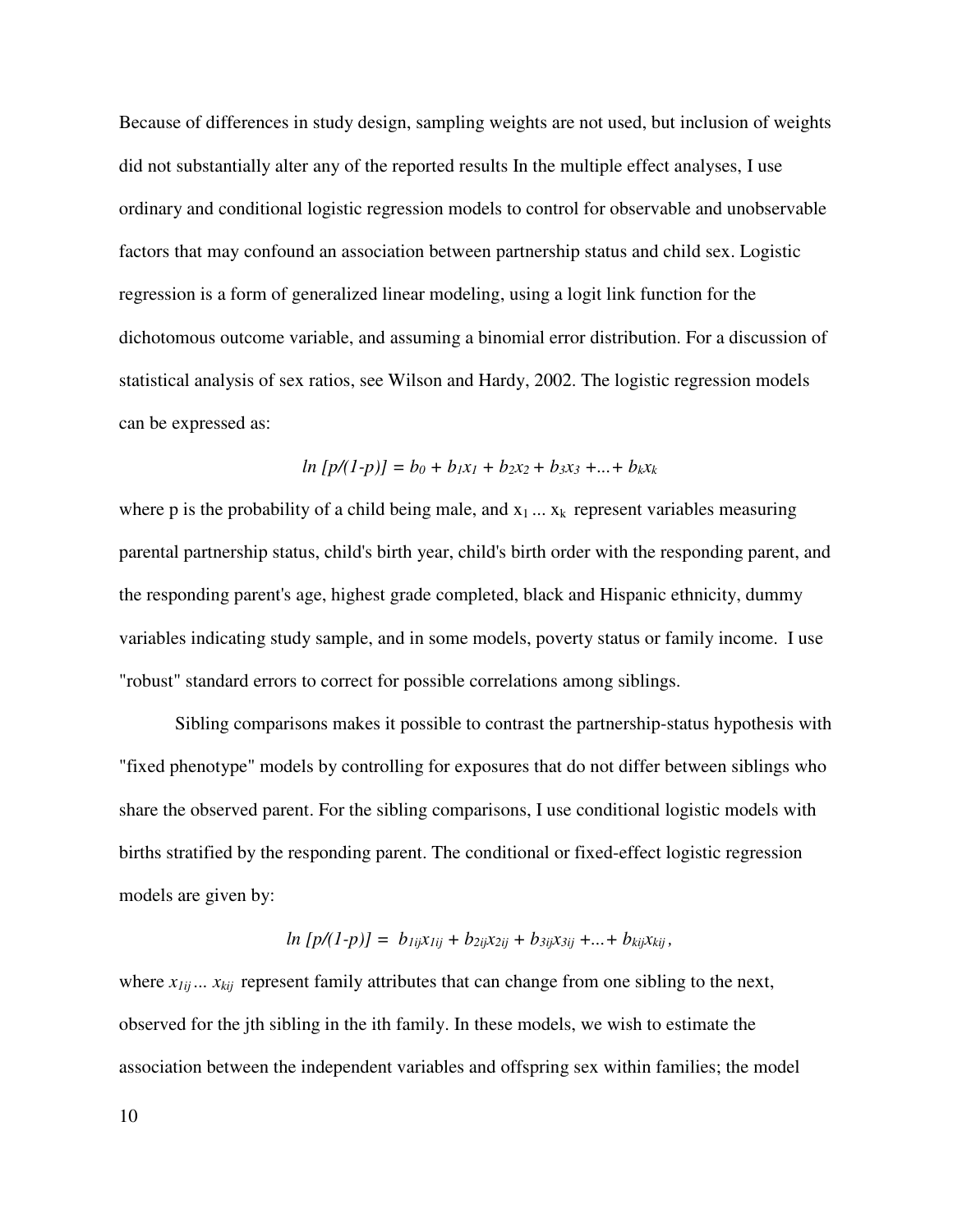assumes different intercepts for each family, but these are treated as nuisance variables, and are not calculated - they are "conditioned out" of the analysis. The coefficient for household status is therefore interpretable as the log of the ratio of the odds of child being male if the parent was married or living with a partner at the index observation, relative to the odds of a sibling being male if the same parent was not living with a partner at the sibling's index observation. In some of these models, I estimate separate household status effects for male and female parents, or for black and other parents.

#### RESULTS:

Table 1 describes the five samples. Overall, in spite of differences in decade, social context, sampling strategies, study design, respondent sex, and fraction of parents in each household type, there were consistently fewer boys in each sample among children whose parents were living apart, than among children whose (presumed) parents were living together at the time of the index observation. In the pooled sample, there were 51.4 % boys among children whose parents were married and living together, 52.2 % boys among children whose parents were unmarried but living together, but only 49.9 % boys among children whose parents were living apart; the contrast between single parents and all others was highly significant  $(X^2 =$ 16.77, d.f.  $= 1, p < .0001$ ), but the contrast between those who were married and living together with those who were unmarried but living together was not significant  $(X^2=1.62$ , d.f. =1, *p* =.20). Married and unmarried cohabiting households were therefore combined for the rest of the analyses reported here. The last row of Table 1 shows that each of the five samples yielded a positive point estimate for the odds ratio of male to female births in shared and non-shared households. These estimates range from 1.048 to 1.195, with a pooled estimate of 1.066 (95%)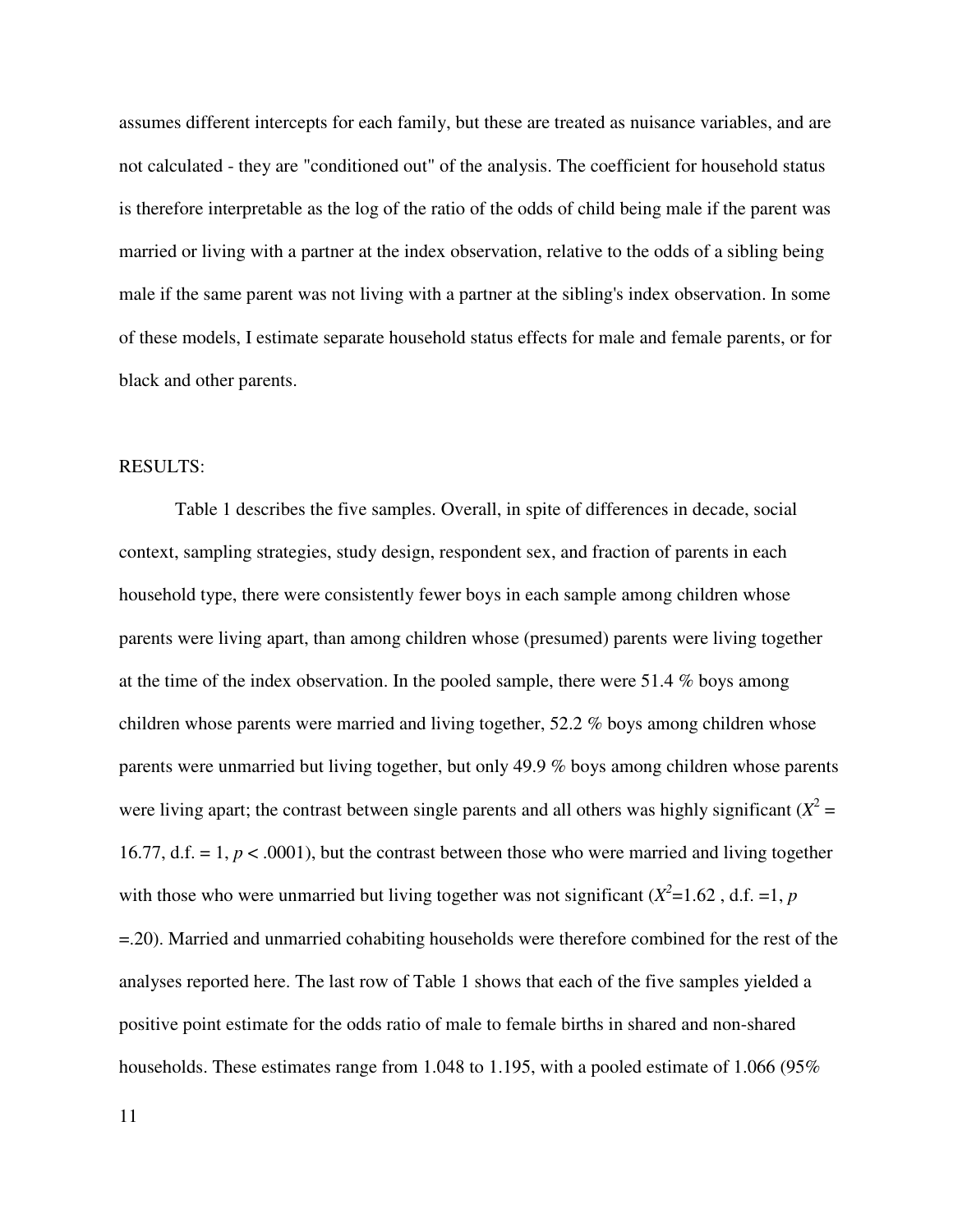confidence interval  $1.034 - 1.098$ ,  $p < .0001$ ); in three of the five samples the estimates were separately significant at the .05 level. The strongest contrast was observed in the NSFG, and the weakest contrast was observed in the PSID, but a Breslow-Day test indicates no significant difference in the odds ratio of this contrast across studies,  $(X^2 = 2.67, d.f.=4, p=.61)$ , thus justifying the use of a pooled sample (Blettner, 1999).

The results of multiple logistic regression analyses were nearly identical to the results of these simple cross-tabulations. In separate comparisons between the independent variables and offspring sex, parents with more years of education, members of the NLSYW sample, and parents who were living with an opposite sex partner at the index observation were more likely to have a son, and African American parents were less likely to have a son, than other parents. But when these independent variables were compared in multiple logistic regression models, the coefficients for race, study sample, and years of education were reduced in absolute magnitude by 25 to 40%; although one measure - African American ethnicity - remained statistically significant in some models, only partnership status remained statistically significant in all models tested. In the full sample, children whose parents were living together at the index observation were 5.4 % more likely to be male than children whose parents were living apart (odds ratio of 1.054; 95% confidence interval of 1.019 to 1.089, *p*=.002); this estimate was slightly larger (odds ratio 1.076, 95% confidence interval 1.021 - 1.134, *p*=.006), when the pooled sample was restricted to the surveys observing households before conception. Other model specifications, including the use of categorical indicators of education, birth year, and birth order, interaction terms, alternate measures of income, and inclusion or exclusion of individual covariates, yielded no other significant associations, and no change in the association between partnership status and child sex.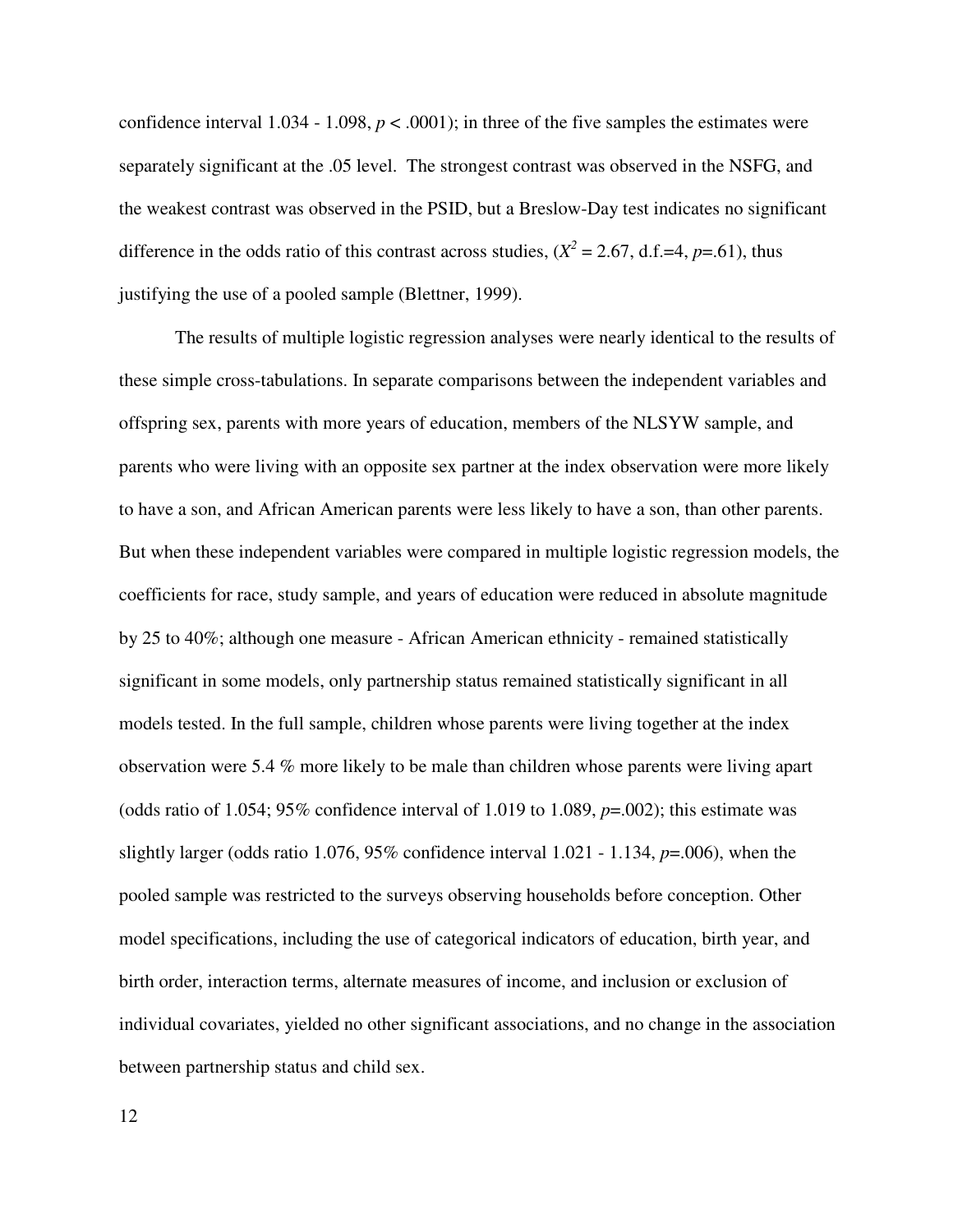Table 2 shows the results of within-family conditional logistic regressions comparing siblings who share a responding parent. The point estimates are larger than those from the ordinary logistic models, although the confidence intervals overlap. In Model 1, the odds of a male birth among children whose parents were married or cohabiting at the index observation were 13.8% higher than the odds among siblings whose parents were living apart (odds ratio 1.138, 95% confidence interval  $1.052 - 1.230$ ,  $p = .001$ ). The estimate is nearly identical in model 2, which is restricted to the sample of parents observed before the child's conception (odds ratio 1.136, 95% confidence interval 1.036 to 1.247, *p*= .007). In model 3, separate estimates for male and female respondents were similar, and each was statistically significant, and in model 4, separate estimates for black and other respondents were also similar, and statistically significant. Interaction terms in all models were non-significant; inclusion or exclusion of covariates and categorical indicators for age, year, and education did not change the results, and between Models 5 and 6, there was no significant change in the estimate when the model included additional information about family income.

### DISCUSSION:

These results provide support for the partnership-status hypothesis in comparison with four competing alternatives- the attractiveness hypothesis, the fixed-phenotype hypothesis, reverse causality, and confounding by family income, race, parental age or birth order- that might explain an association between partnership status and offspring sex. In the pooled sample of 86,436 births I find 51.5% male births reported by respondents who were living with an opposite sex partner at the "index" observation, and 49.9% male births reported by respondents who were not  $(X^2=15.77, d.f.=1, p < .0001)$ . When the comparisons were made among siblings,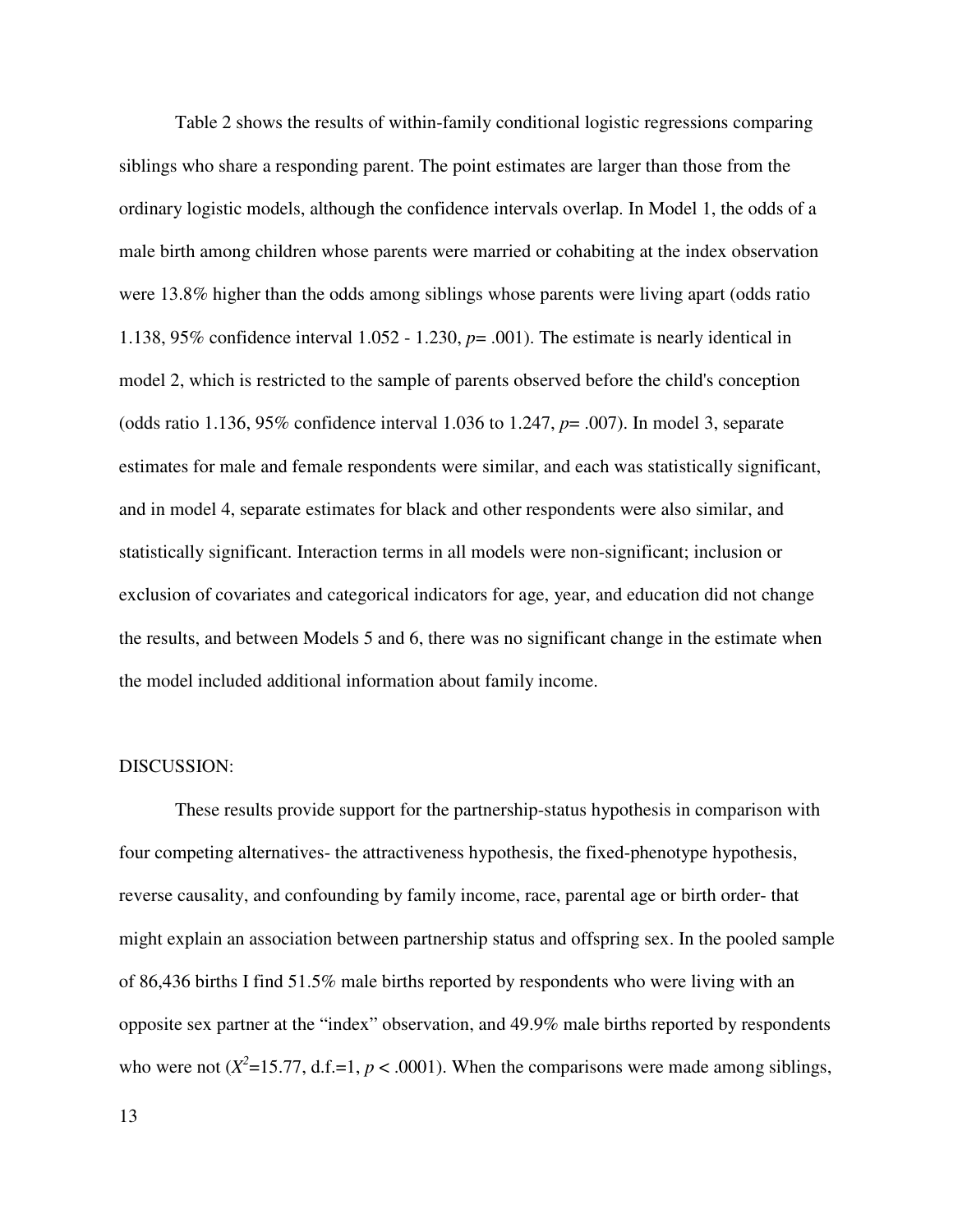children who were conceived when the responding parent was living with an opposite-sex partner were about 14% more likely to be boys than siblings conceived when the parents were living apart, with  $p < .007$ . This association was present across all five samples, and across varied specifications, including multiple-regression analyses controlling for parental ethnicity, age, education, or family income, and child's birth order or year of birth, and conditional logistic regressions controlling for both maternal and paternal "fixed effects". These results therefore lead to rejection of the 'attractiveness' hypothesis, which predicts that the offspring of extra-pair or non-partnership conceptions would be more likely to be male, and the 'fixed phenotype' hypothesis, which predicts that parents may have a fixed propensity to have more or fewer male or female offspring. Furthermore, in multiple regression analyses, the partnership-status effect was not explained by maternal education or family resource status, and appeared to explain about 25 to 40% of the (small) associations between child sex and parental age, race, or parity, and child's year of birth.

Because partnership status was observed before conception, the association is unlikely to be due to an effect of child sex on the parents' partnership status, though certain kinds of selection bias cannot be ruled out. For example, selective attrition could explain the present results if single mothers pregnant with sons were more likely to drop out of the surveys than single mothers pregnant with daughters. Annual response rates better than 95%, a lack of prior evidence that child sex affects survey attrition, and the similarity of results over a 40-year period marked by a rapid decline in social stigma against single-parent birth, argue against this interpretation. It would be surprising to find much intentionally sex-selective abortion in the United States, but unintentionally sex-selective abortion could explain the present results if the out-of-partnership pregnancies at risk for abortion were, for unknown biological reasons, more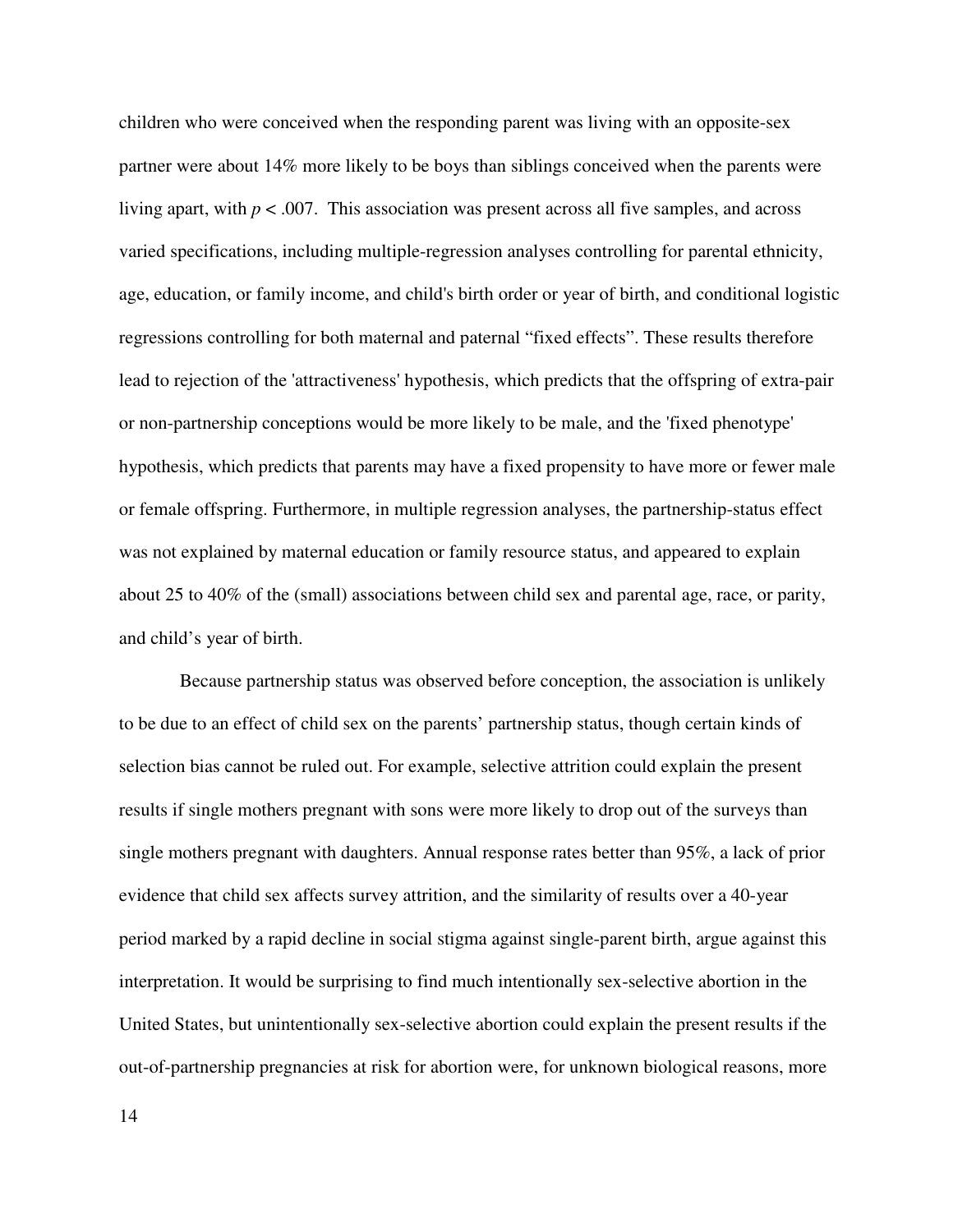likely to be male. However, there was no statistically significant difference between the effect estimate from the NCPP, a decade before legalization of abortion in the United States, and estimates from the four more recent samples.

There are several proximal mechanisms by which birds and mammals could bias the sex of their offspring in relation to pair-bond status (Krackow, 1995). For example, parental hormone status and the frequency and timing of intercourse in relation to ovulation have been associated with offspring sex (James, 1987; Grant 1998), and couples who are living together probably have more opportunity for sexual intercourse than couples who are living apart. Duration of partnership could also influence the risk of sex-selective miscarriage through effects on maternal tolerance of fetal antigens (Klonoff-Cohen et al, 1989; Robillard et al, 1994), although it has been argued that selective miscarriage is a costly method of sex ratio control that may rarely be favored by natural selection (Krackow, 2002).

Other modern exposures correlated with partnership status might explain the present results, but such exposures would need to be closely tied to reproductive behavior. Hormonal methods of contraception, introduced to the US in 1960, could influence the sex ratio through mate choice and thus risk of miscarriage, and barrier methods of contraception, in use throughout the twentieth century, could increase the risk of sex-selective miscarriage by interfering with the development of maternal tolerance of paternal antigens (Shiono et al, 1982; Robillard et al, 1994; Wedekind et al, 1995).

Although such alternative explanations remain to be investigated, the present study provides the strongest evidence, to date, for conditional sex allocation in humans. The results are most consistent with the partnership status hypothesis, , and are least consistent with the predictions of the attractiveness and fixed phenotype hypotheses in this population.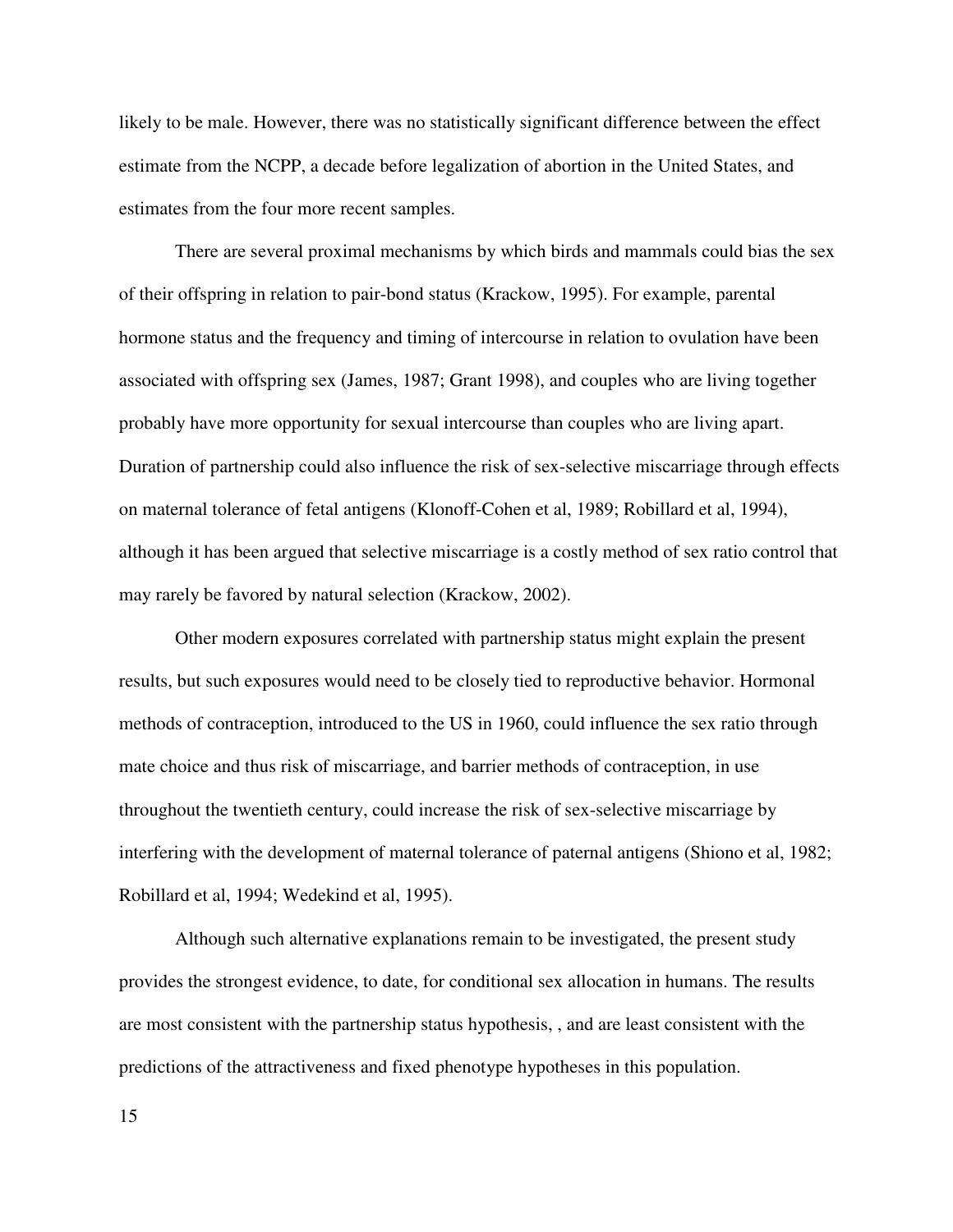|                                                | Description of five samples |              |               |               |               |           |
|------------------------------------------------|-----------------------------|--------------|---------------|---------------|---------------|-----------|
| Sample $a$ :                                   | <b>NCPP</b>                 | <b>NLSYW</b> | <b>PSID</b>   | <b>NLSY</b>   | <b>NSFG</b>   | Pooled    |
| $n$ (births)                                   | 53,106                      | 6,697        | 6,187         | 17,152        | 3,294         | 86,436    |
| $n$ (families)                                 | 43,224                      | 3,206        | 3,486         | 8,438         | 2,690         | 61,044    |
| $%$ male                                       | $\overline{0}$              | $\Omega$     | $\Omega$      | 46.95%        | $\theta$      | 6.49%     |
| respondents                                    |                             |              |               |               |               |           |
| <b>Birth</b> years                             | 1959-66                     | 1970-97      | 1969-97       | 1980-98       | 1991-95       | 1959-98   |
| Index observation                              | First                       | Before       | <b>Before</b> | <b>Before</b> | <b>Before</b> | Mixed     |
|                                                | prenatal                    | concep-      | concep-       | concep-       | concep-       |           |
|                                                | visit                       | tion         | tion          | tion          | tion          |           |
| Household type:                                |                             |              |               |               |               |           |
| Married <sup>b</sup>                           | 74.8%                       | $71.7\%$     | $45.0\%$      | 55.3%         | 64.5%         | 68.1%     |
| Cohabiting $^c$                                | 3.2%                        | $0.5\%$      | $6.6\%$       | 8.9%          | $10.6\%$      | 4.7%      |
| Living apart $d$                               | 22.0%                       | 27.8%        | 48.3%         | 35.9%         | 24.9%         | 27.2%     |
| % Male births:                                 |                             |              |               |               |               |           |
| <b>Parents Share</b><br>household <sup>e</sup> | 51.2%                       | 53.2%        | 51.1%         | 51.6%         | 52.4%         | 51.5%     |
| Living apart $c$                               | 49.9%                       | 50.8%        | 49.9%         | 50.0%         | 47.9%         | 49.9%     |
| Odds ratio $^f$                                | $1.055**$                   | 1.100#       | 1.048         | $1.066*$      | $1.195*$      | 1.067**** |
|                                                |                             |              |               |               |               |           |

### **Table 1: Partnership Status and Likelihood of a Male Child: Description of five samples**

#p<.10  $\ast$  p <.05  $\ast$   $\ast$  p <.01  $\ast$   $\ast$   $\ast$  P <.0001

(a) See "data and measures" section of main text for key to abbreviations of study names

- (b) Parent married, living with spouse; unweighted sample frequencies
- (c) Parent unmarried, living with opposite-sex partner; unweighted sample frequencies
- (d) Parents living apart: all other constellations; unweighted sample frequencies
- (e) Parents share household: respondent is sharing a household with a spouse or opposite sex partner  $(=a + b)$
- (f) Sample-specific odds ratios = (Odds of male birth if parents share household)/(Odds of male birth if parents living apart), with Mantel-Haenszel adjusted estimate of common odds ratio in pooled sample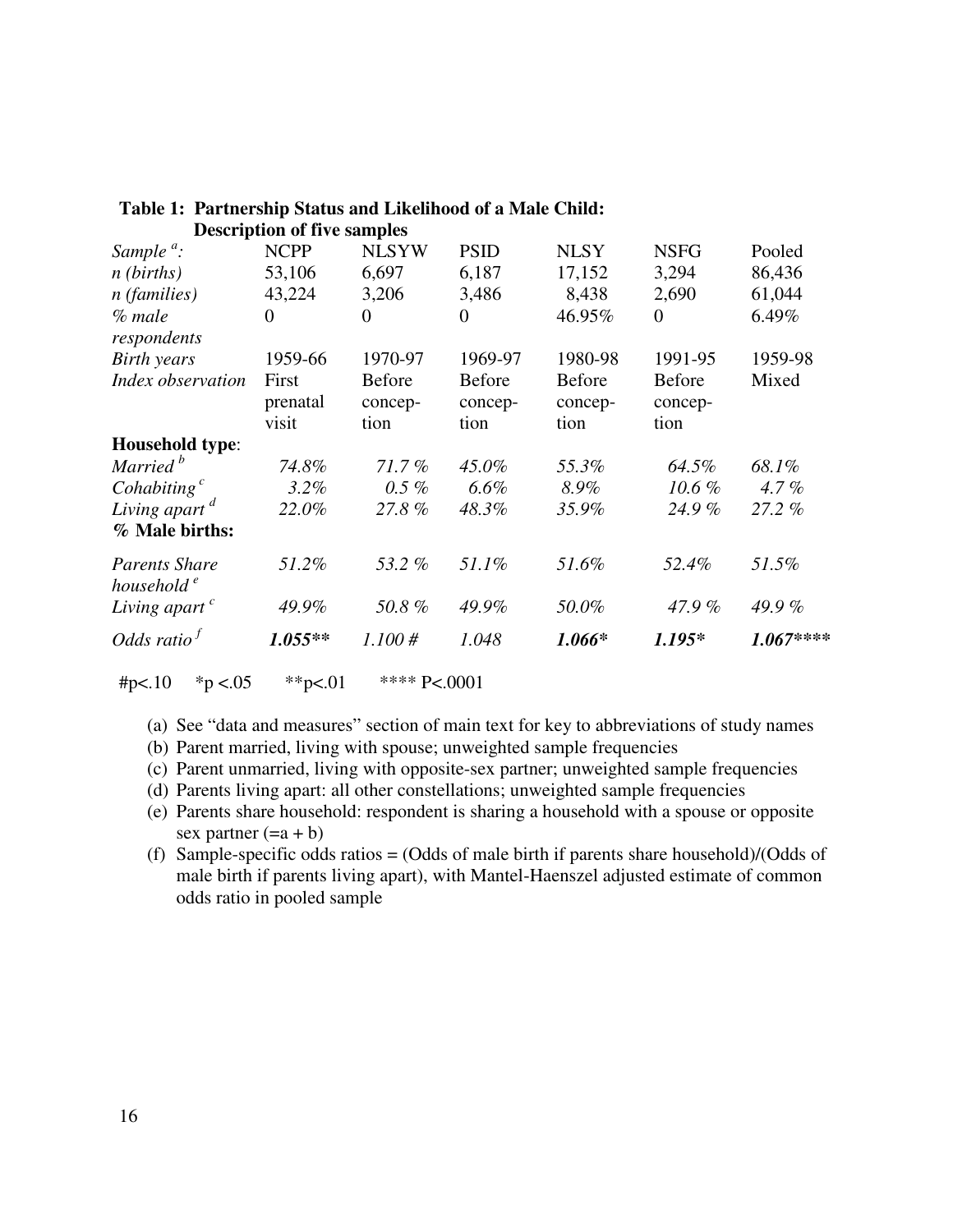| Sample                                                      | Model 1<br>Whole    | Model 2<br><b>Before</b><br>concep-<br>tion | Model 3<br>Whole            | Model 4<br>Whole  | Model 5<br>Without<br>income<br>measure | Model 6<br>With<br>income<br>measure |
|-------------------------------------------------------------|---------------------|---------------------------------------------|-----------------------------|-------------------|-----------------------------------------|--------------------------------------|
| Data sets <sup>a</sup>                                      | 1, 2, 3, 4, 5       | 1,2,3,4                                     | 1,2,3,4,5                   | 1, 2, 3, 4, 5     | 1,2,5                                   | 1,2,5                                |
| Number of<br>births                                         | 86436               | 33330                                       | 86436                       | 86436             | 69479                                   | 69479                                |
| Number of<br>families                                       | 61044               | 17730                                       | 61044                       | 61044             | 52049                                   | 52049                                |
| Parents share<br>household<br>Household<br>status effect if | $.129***$<br>(.040) | $.128**$<br>(.047)                          |                             |                   | $.154**$<br>(.050)                      | $.153**$<br>(.050)                   |
| parent is:                                                  |                     |                                             |                             |                   |                                         |                                      |
| Male                                                        |                     |                                             | $.191*$                     | $- - -$           | $- - -$                                 | $- - -$                              |
| Female                                                      | $- - -$             | $- - -$                                     | (.081)<br>$.111*$<br>(.045) | $- - -$           | ---                                     | ---                                  |
| <b>Black</b>                                                | $---$               | ---                                         | ---                         | $.151*$           | ---                                     | ---                                  |
|                                                             |                     |                                             |                             | (.060)            |                                         |                                      |
| Not Black                                                   | $- - -$             |                                             | ---                         | $.114*$<br>(.051) | $---$                                   | ---                                  |
| Parent's age                                                | .007                | .006                                        | .010                        | .007              | .008                                    | .008                                 |
| (years)                                                     | (.012)              | (.015)                                      | (.012)                      | (.012)            | (.015)                                  | (.015)                               |
| Parent's                                                    | .001                | .006                                        | .002                        | .001              | $-.006$                                 | $-.007$                              |
| education<br>(years)                                        | (.020)              | (.024)                                      | (.020)                      | (.020)            | (.025)                                  | (.024)                               |
| Child's                                                     | $-.007$             | $-.003$                                     | $-.008$                     | $-.007$           | $-.005$                                 | $-.004$                              |
| birth order                                                 | (.020)              | (.028)                                      | (.020)                      | (.020)            | (.025)                                  | (.025)                               |
| Child's                                                     | $-.008$             | $-.006$                                     | $-.010$                     | $-.008$           | $-.011$                                 | $-.012$                              |
| birth year                                                  | (.012)              | (.017)                                      | (.013)                      | (.012)            | (.014)                                  | (.014)                               |
| Family<br>income <sup>b</sup>                               |                     | $---$                                       |                             | $---$             | $---$                                   | .073<br>(.054)                       |

## **Table 2: Partnership status and likelihood of a male child: Within-Family Conditional Logistic regressions**

 $*p < .05$  \*\*p<.01 \*\*\*p<.001

Conditional logistic regression coefficients are listed, with standard errors in parentheses a: samples used: 1=NLSY, 2=PSID, 3=NLSYW, 4=NSFG, 5=NCPP; see "data and measures" section in main text for key to abbreviations of study names

b: family income adjusted for inflation using US Consumer Price Index, 1982 = base, unit = \$10,000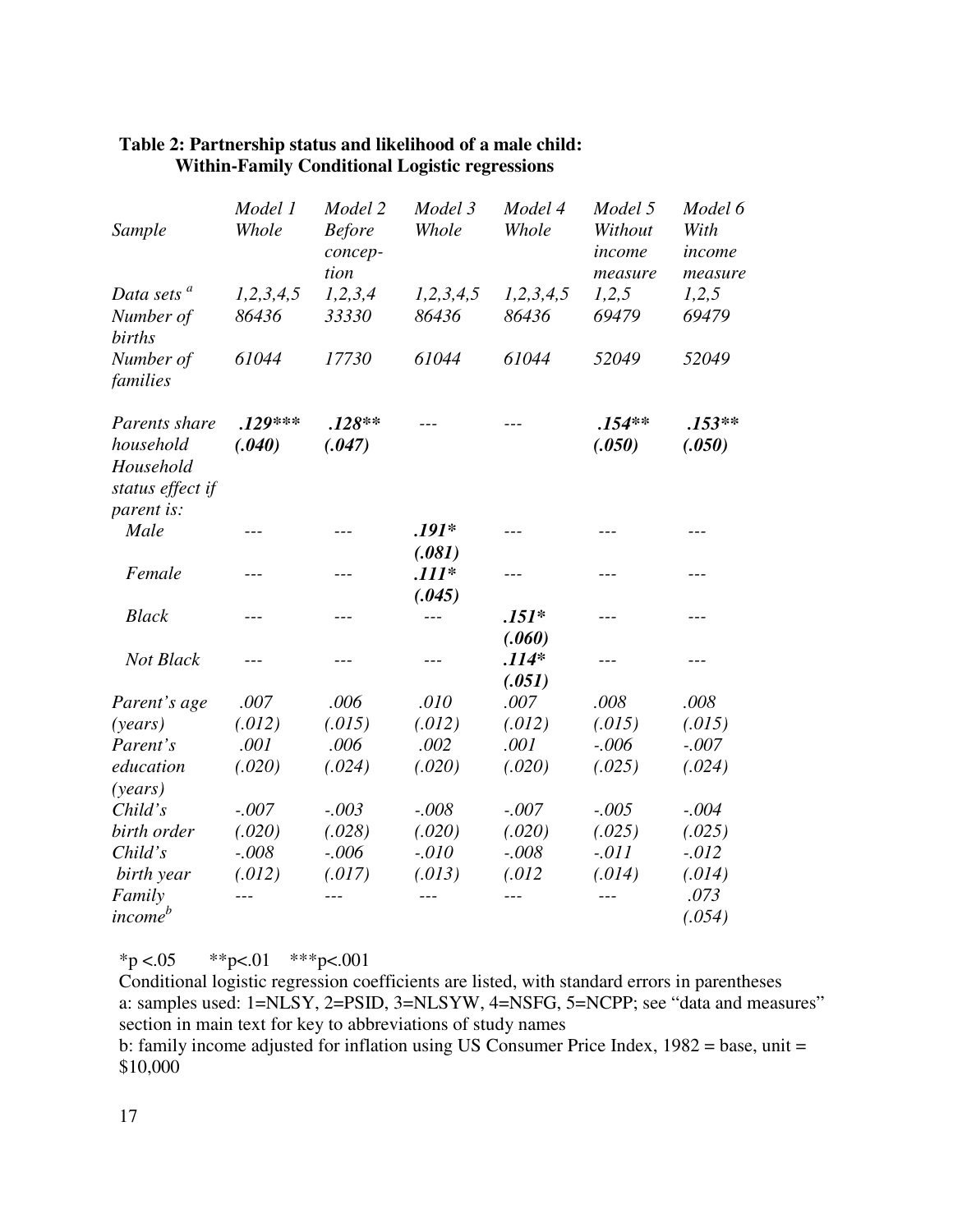Acknowledgements:

This study was made possible by resources and technical support provided by the NBER, and by NIH career development award K08 MH01809. I thank Don Cox, Dan Feenberg, Peter Gray, Ronald Lee, Frank Marlowe, Steven Orzack, Stephan Pischke, Richard Sosis, Bill Stubblefield and several anonymous reviewers for many valuable comments. Earlier versions of this paper were presented to the Human Behavior and Evolution Society in June, 2001, the labor economics seminar of Harvard University in Novermber, 2002, The NBER Child Program, April, 2003, and the annual meeting of the Population Association of America in May, 2003.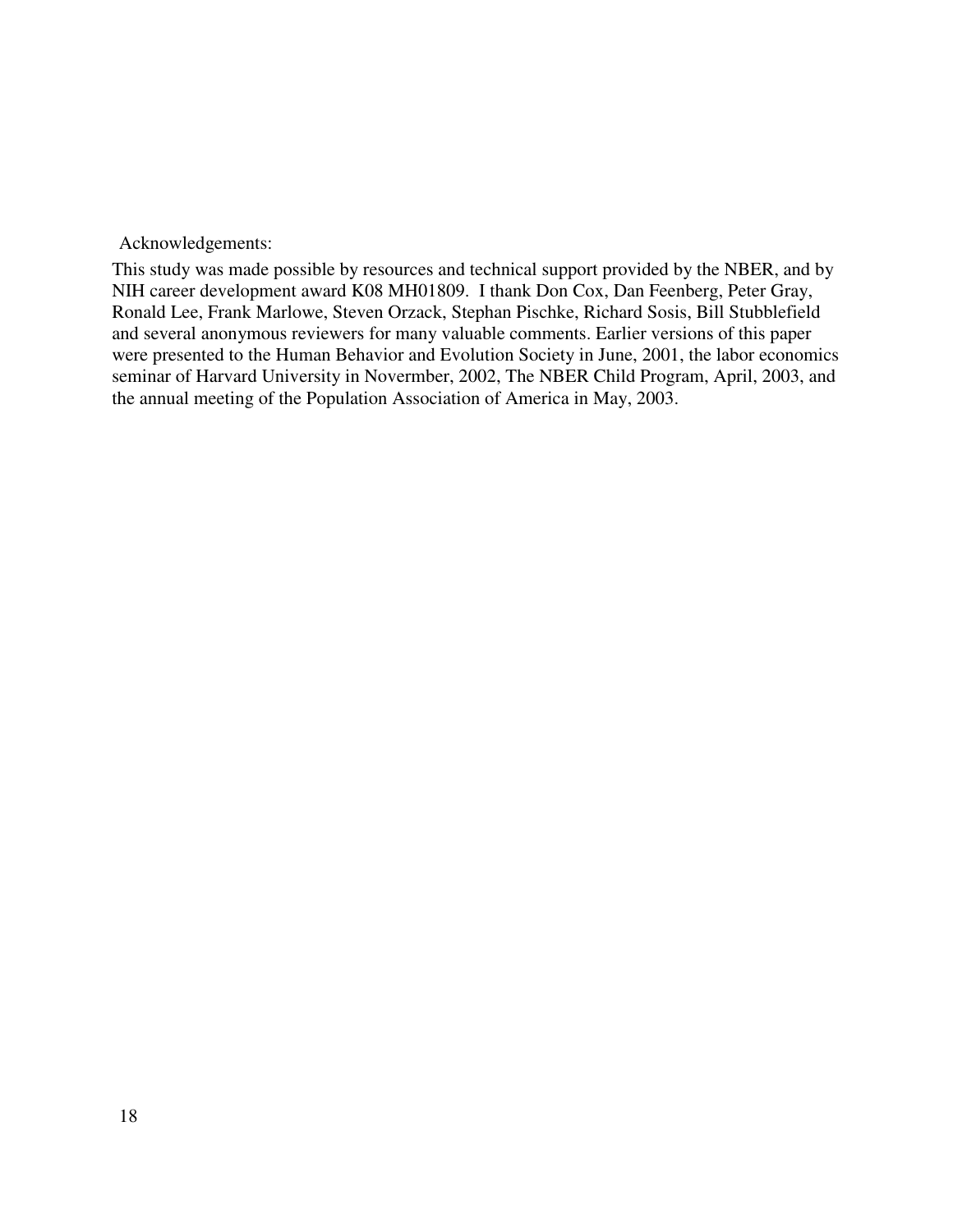# References:

Albrecht, D.J. and Johnson, L.S. (2002) "Manipulation of offspring sex ratio by second-mated female house wrens" *Proc R Soc Lond B Biol Sci* **269**(1490):461-465

Becker, G.S. (1974) ) "A Theory of Marriage: Part II" *Journal of Political Economy* **82** (2): s11 s26

Blettner, M., Sauerbrei, W., Schlehofer, B., Scheuchenpflug, T. and Freidenreich, C. (1999) "Traditional reviews, meta-analyses and pooled analyses in epidemiology" *Int J Epi* **28**:1-9

Burley, N. (1981) "Sex ratio manipulation and selection for attractiveness" *Science* **211**:721-722

CDC (2000) "Nonmarital Childbearing in the United States, 1940-1999" *National Vital Statistics Reports* **48**(16) pp 1-39

Charnov E.L. (1982*) The Theory of Sex Allocation* Princeton, NJ: Princeton University Press

Clark, A. B. (1978) "Sex ratio and local resource competition in a prosimian primate" *Science* **201**:163-165

Clutton-Brock, T. (1982) "Sons and Daughters" *Nature 298*:11-13

Cockburn, A; Legge, S; and Double, M.C. (2002) "Sex ratios in birds and mammals: can the hypotheses be disentangled?" Chapter 13, pp 266-286 in Hardy, I (ed) *Sex Ratios: Concepts and Research Methods* Cambridge, UK: Cambridge University Press

Darwin, C. (1874) *The Descent of Man* 2<sup>nd</sup> edition, Chapter eight, "Supplement on the proportional numbers of the two sexes in animals belonging to various classes" p 260 New York: Random House

Dahl, G. B.and Moretti, E. (2004) "The Demand for Sons: Evidence from Divorce, Fertility, and Shotgun Marriage" *NBER Working Paper* w10281, Cambridge, MA: National Bureau of Economic Research

Ellegren, H.; Gustafsson, L. and Sheldon, B.C. (1996) "Sex ratio adjustment in relation to paternal attractiveness in a wild bird population" *PNAS* **93**(21):11723-11728

Emlen, S. T., Emlen, J.M., & Levin, S.A. (1986) "Sex-ratio selection in species with helpers-at-thenest" *American Naturalist* **127**:1-8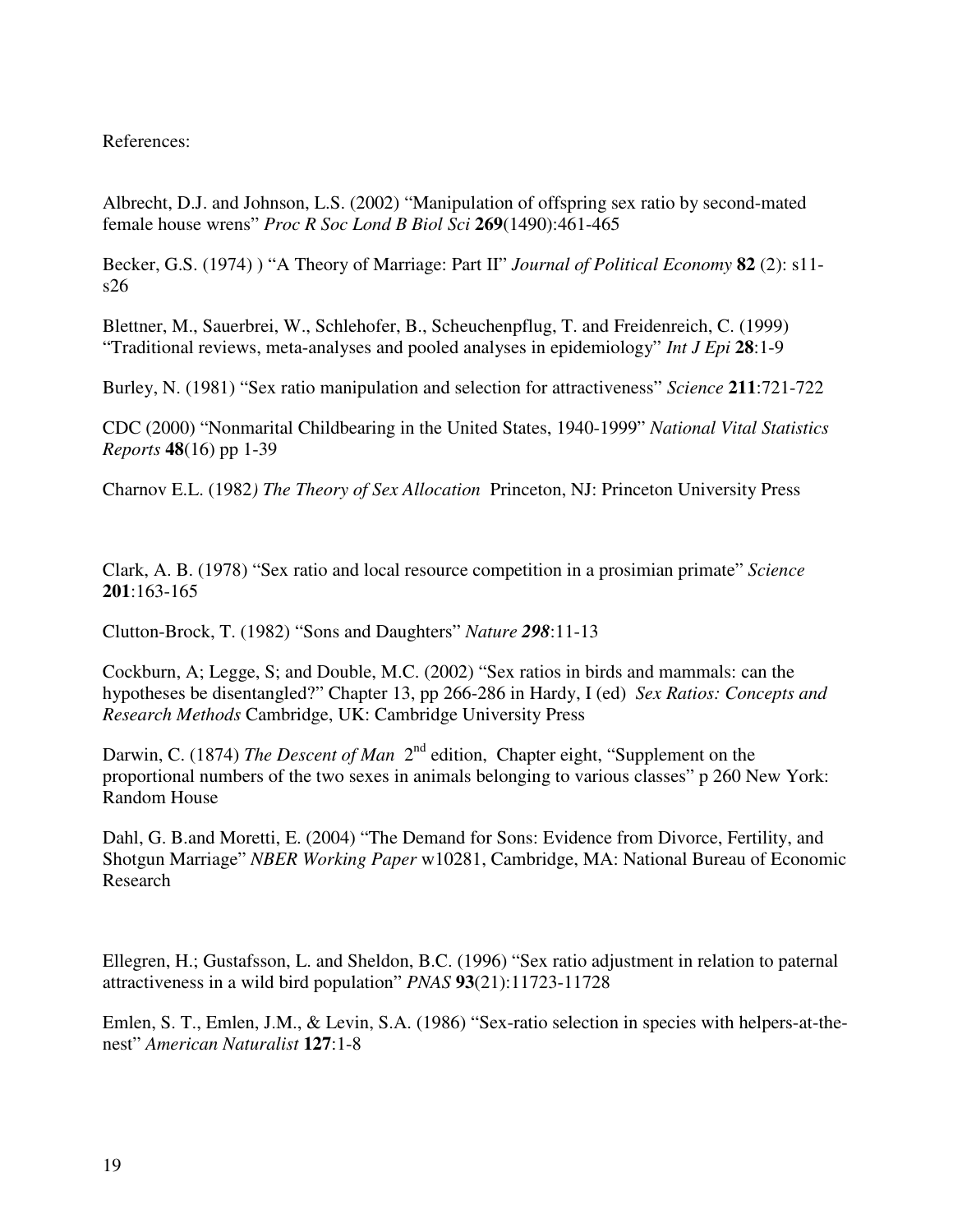Grant, Valerie J. (1998) *Personality, Evolution and the Sex Ratio*. Routledge, London and New York

Haig, D. (1997) "Parental antagonism, relatedness asymmetries, and genomic imprinting" *Proc R Soc Lond B Biol Sci* **264**(1388):1657-1662

Hamilton, W.D. (1967) "Extraordinary sex ratios. A sex-ratio theory for sex linkage and inbreeding has new implications in cytogenetics and entomology" *Science* **156**(774):477-488

Hasselquist D, Kempenaers B. (2002) "Parental care and adaptive brood sex ratio manipulation in birds" *Philos Trans R Soc Lond B Biol Sci*. 357(1419):363-372

Hill, M.S. (1991) The Panel Study of Income Dynamics: A User's Guide London: Sage

James, W.H. (1987)"The human sex ratio, Part 1. A review of the literature" *Human Biology* **59**:721-752

Kempenaers, B., Verheyren GR, Dhondt AA (1997) "Extrapair paternity in the blue tit (Parus caeruleus): female choice, male characteristics, and offspring quality" *Behav Ecol* **8**:481-492

Klonoff-Cohen, H.S.; Savitz, D.A.; Cefalo, R.C.; and McCann, M.F. (1989) "An epidemiological study of contraception and preeclampsia" *J Amer Med Assoc* **262**(22):3143-3147

Krackow, S. (1995) "Potential mechanisms for the sex ratio adjustment in mammals and birds" *Biological Review* **70**: 225–241

Krackow, S. (2002) "Why Parental Sex Ratio Manipulation is Rare in Higher Vertebrates (Invited Article)" *Ethology* **108** (12), 1041-1056

Lamb, M.E. (1996) "The development of father-infant relationships", Chapter 6, pp 104-120 in Lamb, M. (ed), *The Role of the Father in Child Development, 3 rd edition* New York: John Wiley & Sons

Larsen, C.S. (2003) "Equality for the sexes in human evolution? Early hominid sexual dimorphism and implications for mating systems and social behavior" *PNAS* **100**(16): 9103-9104

Lundberg, S. & Rose, E. (2003) "Child Gender and the Transition to Marriage" *Demography* **40**, 333-349

Marcus, M; Kiely J; Xu, F; McGeehin, M.; Jackson, R. and Sinks, T. (1998) "Changing Sex Ratio in the United States 1969-1995" *Fertil Steril* **70**(2), 270-273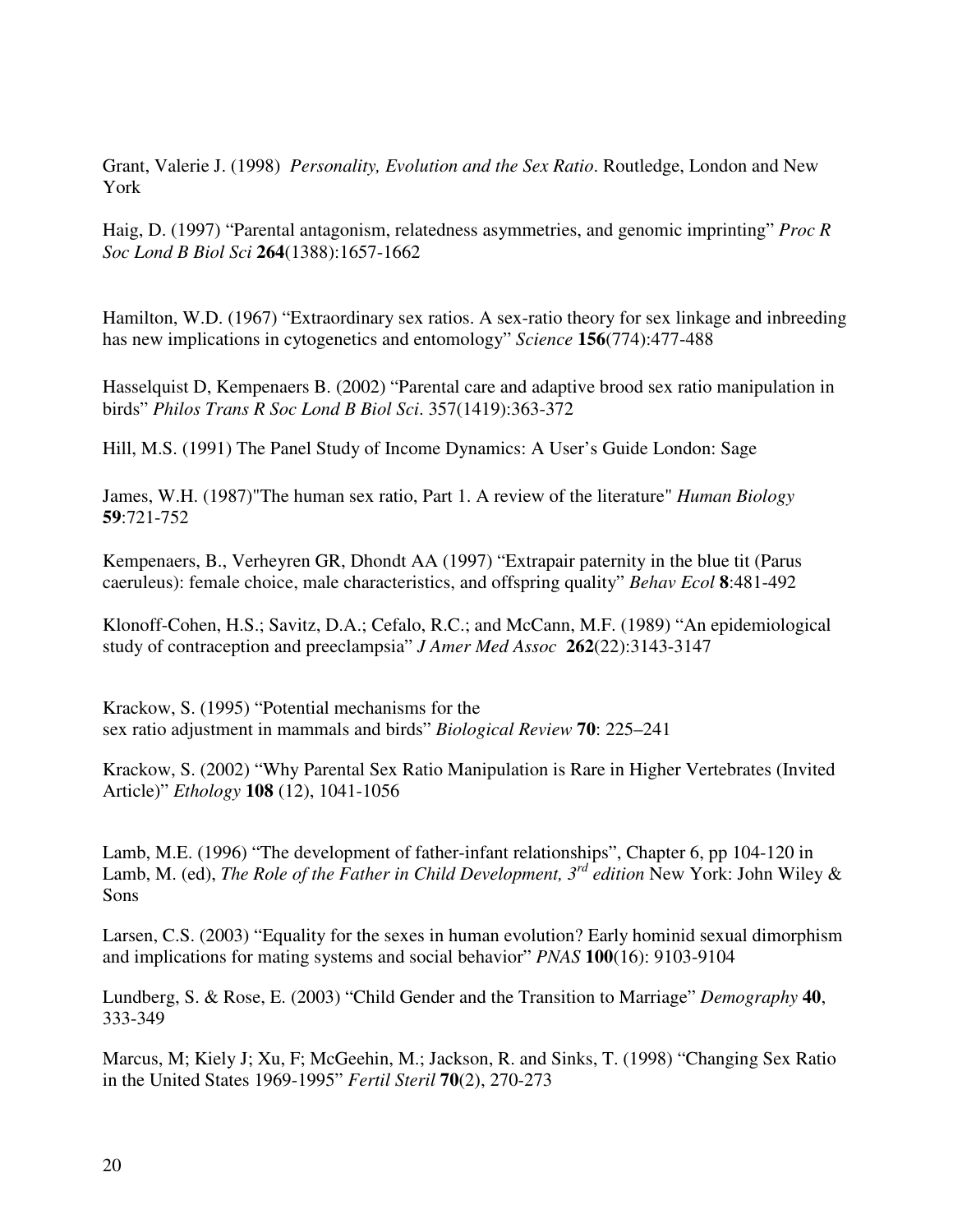Marlowe, F. (2000) "Paternal investment and the human mating system" *Behavioural Processes* **51**(1-3):45-61

National Institute of Neurological and Communicative Diseases and Stroke (1985) *Collaborative Perinatal Project Documentation* Washington: National Archives and Records Administration (also available at http://www.nber.org/docs/cpp/ )

Nishiumi, I. (1998) "Brood sex ratio is dependent on female mating status in polygynous great reed warblers" *Behav Ecol. Sociobiol.* **44**, 9-14

Oddie K.R. and Reim, C. (2002) "Egg sex ratio and paternal traits using within-individual comparisons" *Behav Ecol* **13**(4):503-510

Patterson, C.B., Erckman, W.J., Orians, G.H. (1980) "An experimental study of parental investment and polygyny in male blackbirds" *Am. Nat.* **116**,757-769

Robillard, P.Y.; Hulsey, T.C.; Perianin, J.; Janky, E.; Miri, E.H.; Papiernik E. (1994) "Association of pregnancy-induced hypertension with duration of sexual cohabitation before conception" *Lancet* **344**(8928):973-975

Shiono, P. H., Harlap, S. and Ramcharan, S. (1982) "Sex of offspring of women using oral contraceptives, rhythm and other methods of birth control around the time of conception." *Fertil Steril* **37**:367-372

Seielstad, M.T., Minch E., and Cavalli-Sforza, L.L. (1998) "Genetic evidence for a higher female migration rate in humans" *Nature Genetics* **20**(3):278-280

Stata Corporation (2003) *Stata Base Reference Manual*, *Release 8* (Stata Corporation, College Station, Texas) p171-187

Trivers, R. L. and Willard, D.E. (1973): "Natural Selection of Parental Ability to Vary the Sex Ratio of Offspring" *Science,* **179**: 90-92

U.S. Bureau of Labor Statistics (2001) *NLS Handbook, 2000* US Government Printing Office: 2001-472-553/44953

U.S. Department of Health and Human Services (1997) *Public Use Data File Documentation, National Survey of Family Growth, Cycle 5: 1995 User's Guide* Hyattsville, MD: NCHS

U.S. Council of Economic Advisors (2003) *Economic Report of the President* Washington, DC: US Government Printing Office

Wedekind, C.; Seebeck, T.; Bettens, F.; Paepke, A.J. (1995) "MHC Dependent Mate Preference in Humans" *Proc R Soc Lond B Biol Sci* **260**(1359):245-249